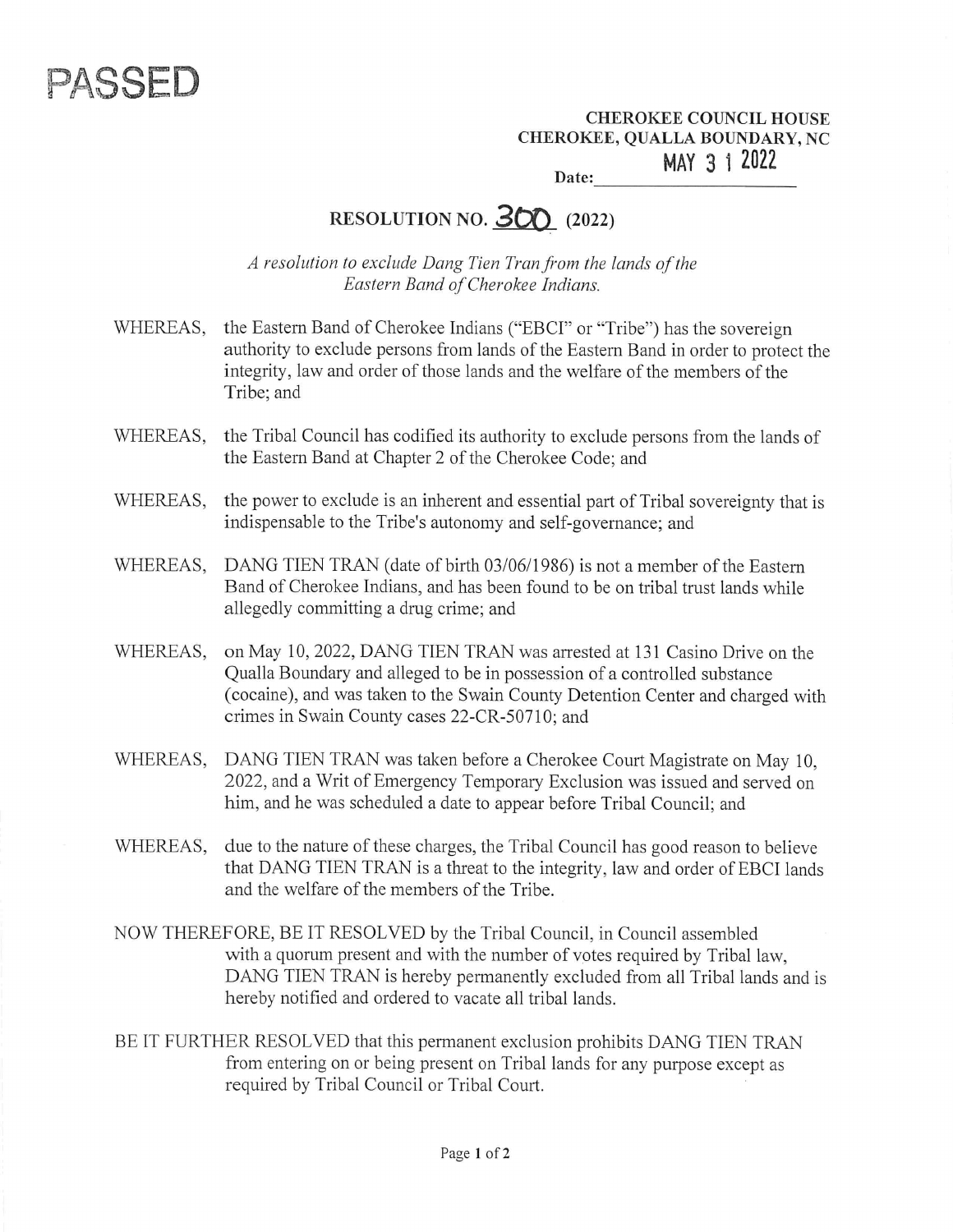- BE IT FURTHER RESOLVED that if DANG TIEN TRAN is found improperly on Tribal lands at any time after the effective date of this resolution he shall be treated as a trespasser and appropriate legal action shall be taken against him.
- BE IT FINALLY RESOLVED that all resolutions inconsistent with this resolution are rescinded, and that this resolution shall become effective when ratified by the Principal Chief.

Submitted by the Chief of Police of the Cherokee Indian Police Department pursuant to Cherokee Code Chapter 2.